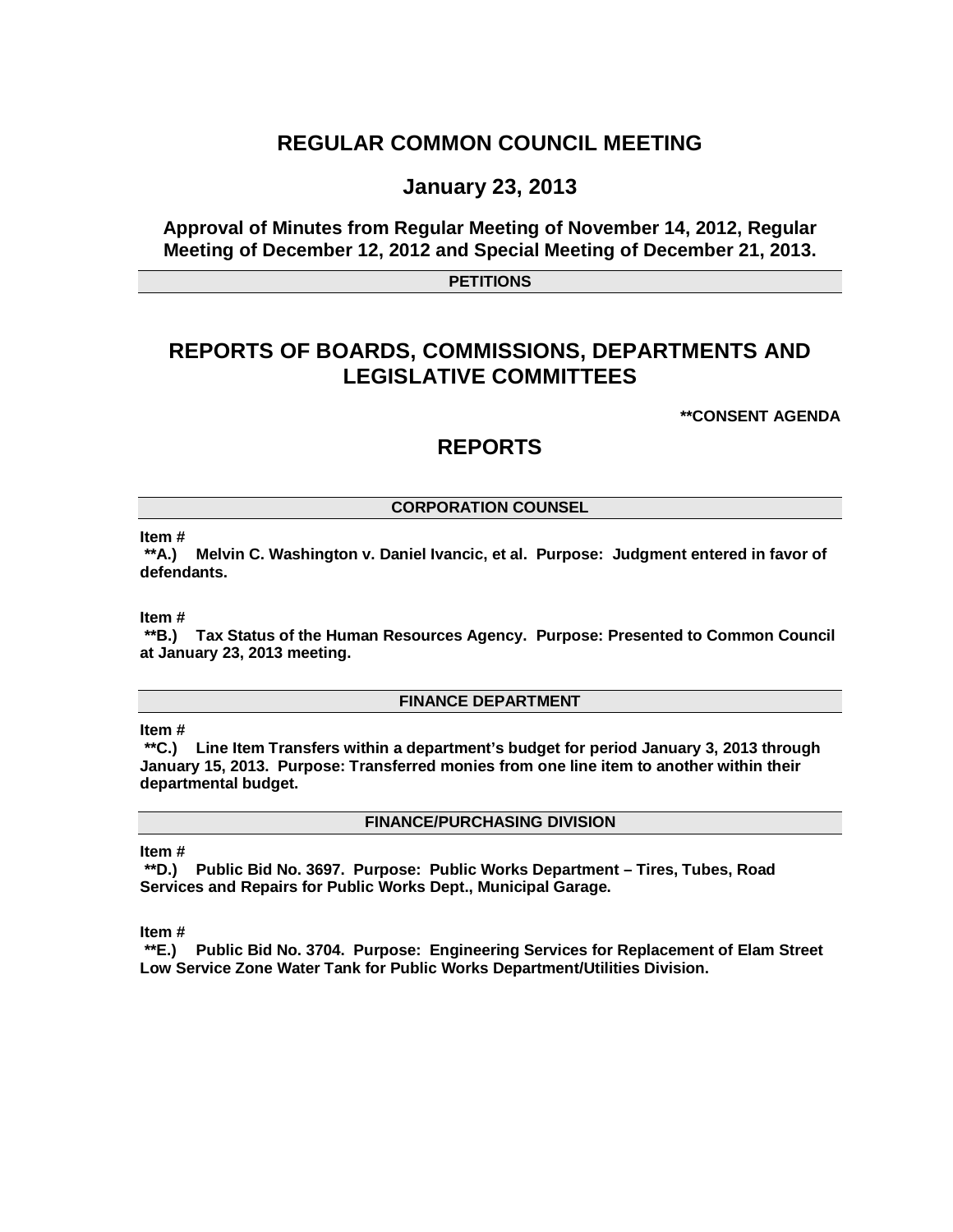**Item #**

**\*\*F.) Emergency Purchase Order. Purpose: Public Works Dept./Property Management Div. for securing 627 Main Street, one of cities vacant properties.**

**Item #**

**\*\*G.) On-Call Engineering Services. Purpose: A.W. Stanley Park Pool Filtration System Replacement and Concrete Surface Repairs.**

#### **MAYOR**

**Item #**

**G.1) Appointment of Police Chief.**

#### **PARKS & RECREATION**

**Item #32125**

**\*\*H.) Reference to Petition #32125. Purpose: Police coverage at Martha Hart Park.**

**Item #32126**

**\*\*I.) Reference to Petition #32126. Purpose: Location of statue to be on Hospital of Central Connecticut property.**

#### **TAX DEPARTMENT**

**Item #**

**\*\*J.) Tax Abatements. Purpose: Corrections and Refunds.**

# **RESOLUTIONS**

**Item #**

**1.) Emergency Food and Shelter Program Grant. Purpose: Acceptance of 2012 EFSP funds and provision of funds to supplement Human Resources Agency Fuel Bank Program. C. Carlozzi, Jr., L. Hermanowski, E. Magnuszewski**